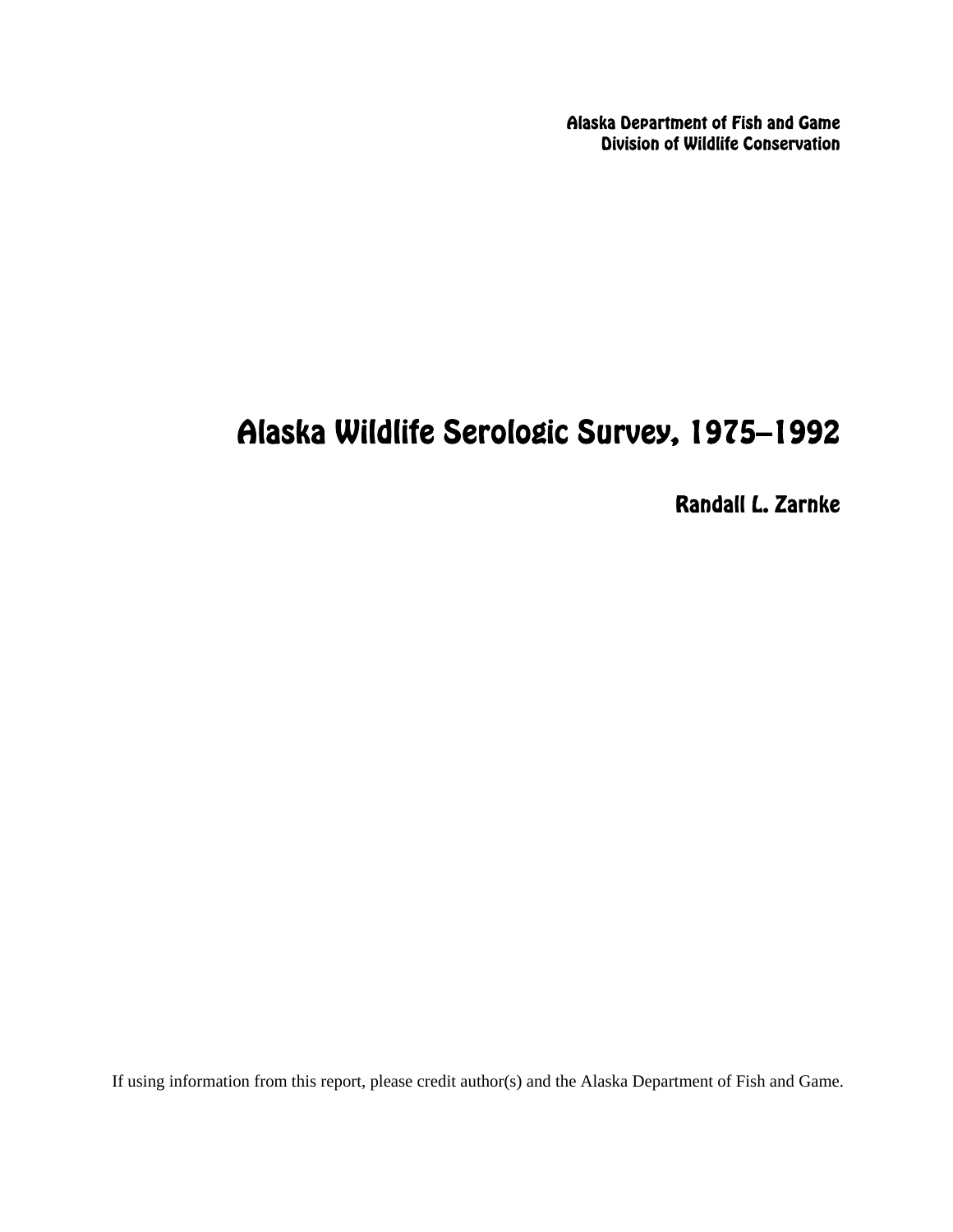# TABLE OF CONTENTS

| Introduction and Background  ii-iii                       |
|-----------------------------------------------------------|
|                                                           |
| Respiratory group viruses  3-4                            |
| Contagious ecthyma virus  5-6                             |
| Bluetongue and epizootic hemorrhagic disease viruses  7-8 |
|                                                           |
| Infectious canine hepatitis virus  11-12                  |
|                                                           |
|                                                           |
|                                                           |

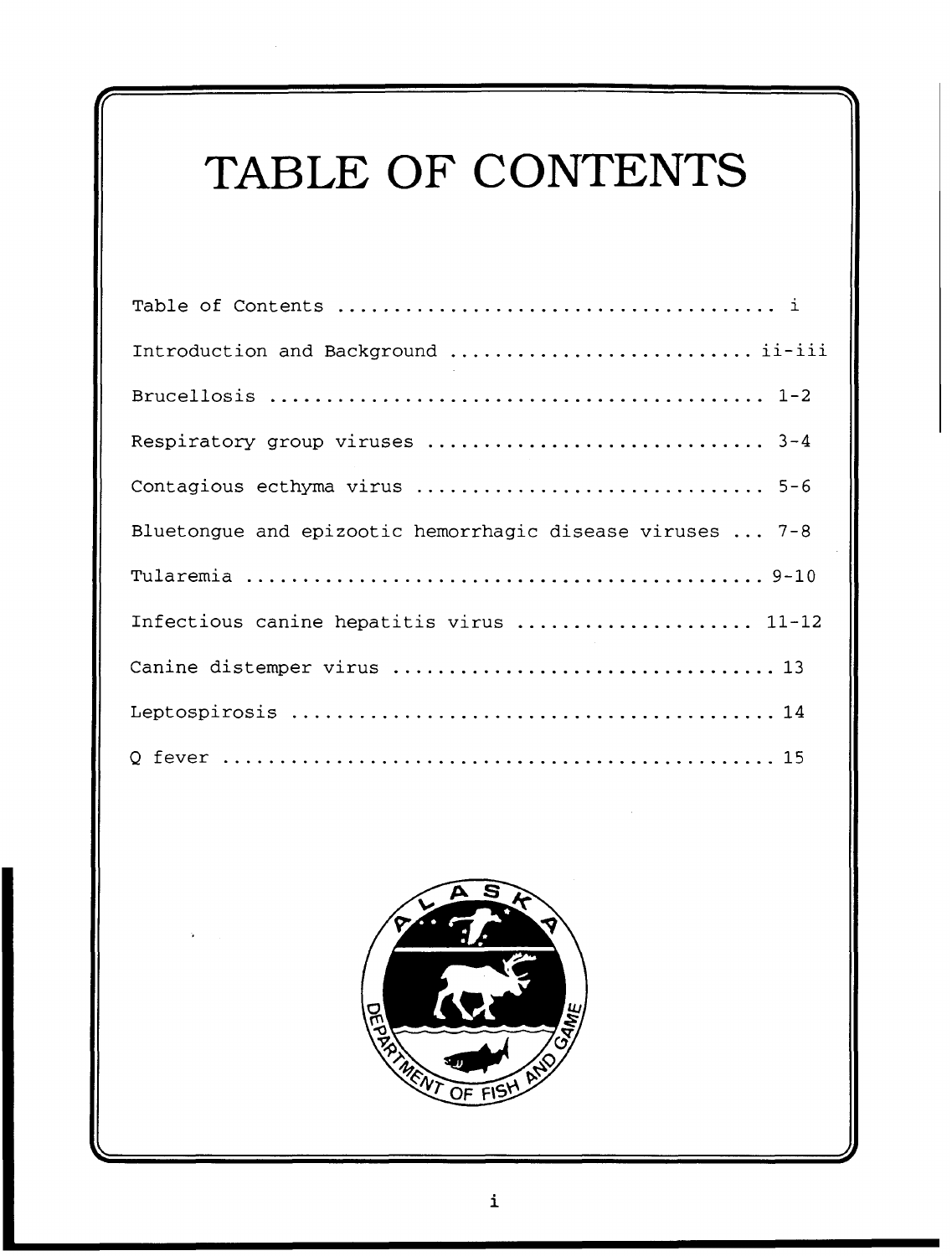#### **INTRODUCTION AND BACKGROUND**

I have been coordinating the collection and testing of wild1 ife sera in Alaska for over a decade. Since the survey began, I have sent memos to participating<br>individuals and filed annual reports covering new data. Recently, a individuals and filed annual reports covering new data. supervisor suggested that I prepare a comprehensive summary of this project (written in 1 ayman's terms) with emphasis on geographic patterns of disease. This summary could then be distributed to individuals who had contributed sera or were otherwise interested in patterns of exposure in Alaska.

The primary purpose of this document is the presentation of data derived from the serologic survey of terrestrial animals during the past 10-15 years. [We have data on marine mammals and birds, but these will not be addressed. Feel free to contact me if you would like to learn more about disease patterns in these other species.] Background information is provided for each disease agent in an effort to make this document more useful. Hopefully, it will be the kind of summary that you will want to keep for future reference. Additional copies are available upon request.

We have over 10,000 samples representing more than 30 species in our Alaska Wildlife Serum Bank. More than 50,000 tests have been performed on these sera. The large scale of this collection allows more accurate determination of disease patterns. A large, uniform survey is more valuable than several small, disjunct surveys. As the collection continues to grow, our knowledge will also expand.

Sera are stored in freezers at minus 40-50 C. At these temperatures, specimens should retain biochemical properties almost forever. This long-term storage aspect becomes increasingly valuable as new analytical techniques are developed and new diseases are discovered. For example, new genetic analyses have provided information on the relationship between populations of several species .

I make three guarantees to individuals who submit sera:

- 1. Test results (and a brief analysis) will be forwarded within 1 week of when they are available to me.
- 2. Individuals who submit sera will continue to have access to those samples. In other words, they do not become "my" property once they are placed in the freezer. Sera can be shipped to the original collector or to a third party upon request.
- 3. I sporadically receive requests from individuals in other agencies for I sporadically receive requests from individuals in other agencies for<br>sera from our collection. I always obtain permission from the original collector prior to shipping any sera.

There are several instances in this document where I have reported an apparent anomaly in the data without presenting an accompanying explanation. reason that I have not provided explanations is that there are none avail able. Some of this information is so "new" that we are not sure how to interpret the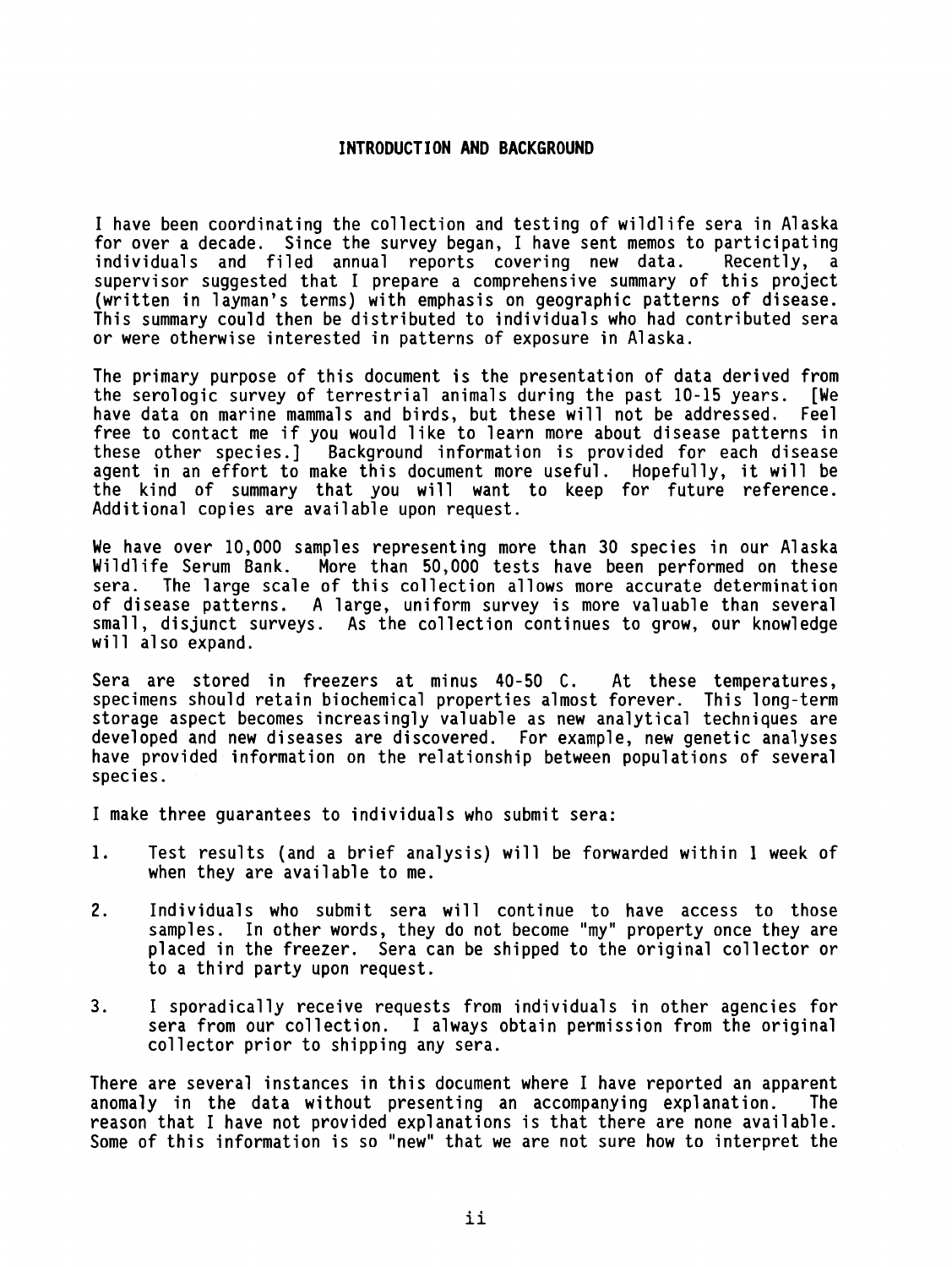results. Please contact me if you have insight into any of these cloudy areas. Comments on format, style, etc., are also welcome.

I have attempted to avoid the use of technical jargon. Perhaps the only term<br>that needs definition is "prevalence." Prevalence refers to the frequency that needs definition is "prevalence." with which different disease agents occur in a population. The data are presented in the form of a fraction. The numerator is the number of samples with evidence of exposure to the disease agent. The denominator is the total number of samples tested.

An important related issue is the question of how many samples are necessary to adequately assess the frequency with which a disease occurs in a population. Sample size is critical to the interpretation of serologic survey data. A single collection of 10 samples from a population numbering in the thousands will probably not provide a meaningful estimate. On the other hand, a large one-time collection may not be the best answer, either. Several small collections spaced over several years will often be more informative than a single large collection.

Presence of antibody to a particular disease agent in an animal's serum does not necessarily mean that the animal experienced any symptoms of that disease. When an animal is exposed to a disease organism, the animal's immune system mich in infinite is exposed to individual erganism, one difficult is finite system. system produces antibodies in an attempt to combat this invading organism. Thus, the presence of antibody in an animal's serum indicates ONLY that it has been exposed to the organism in question. Presence of antibody does not necessarily indicate that the animal suffered any signs of the disease.

I sincerely thank everyone who has collected and submitted samples for this serologic survey. Without your diligence, this project would not have achieved the level of information that we currently enjoy. This report was funded by Federal Aid in Wildlife Restoration and the Alaska Department of Fish and Game.

I hope that all contributors will continue to collect and submit specimens obtained during field work. Please encourage other wildlife investigators to contribute, as well. Increased participation results in increased knowledge of the health status of our wildlife populations statewide. We are entering a new era with potential game ranching and grazing of domestic livestock in areas that had previously been strictly wildlife habitat. These activities hold the potential for the spread of diseases to wildlife. Serologic surveys can provide invaluable information for protecting wildlife and minimizing negative impacts.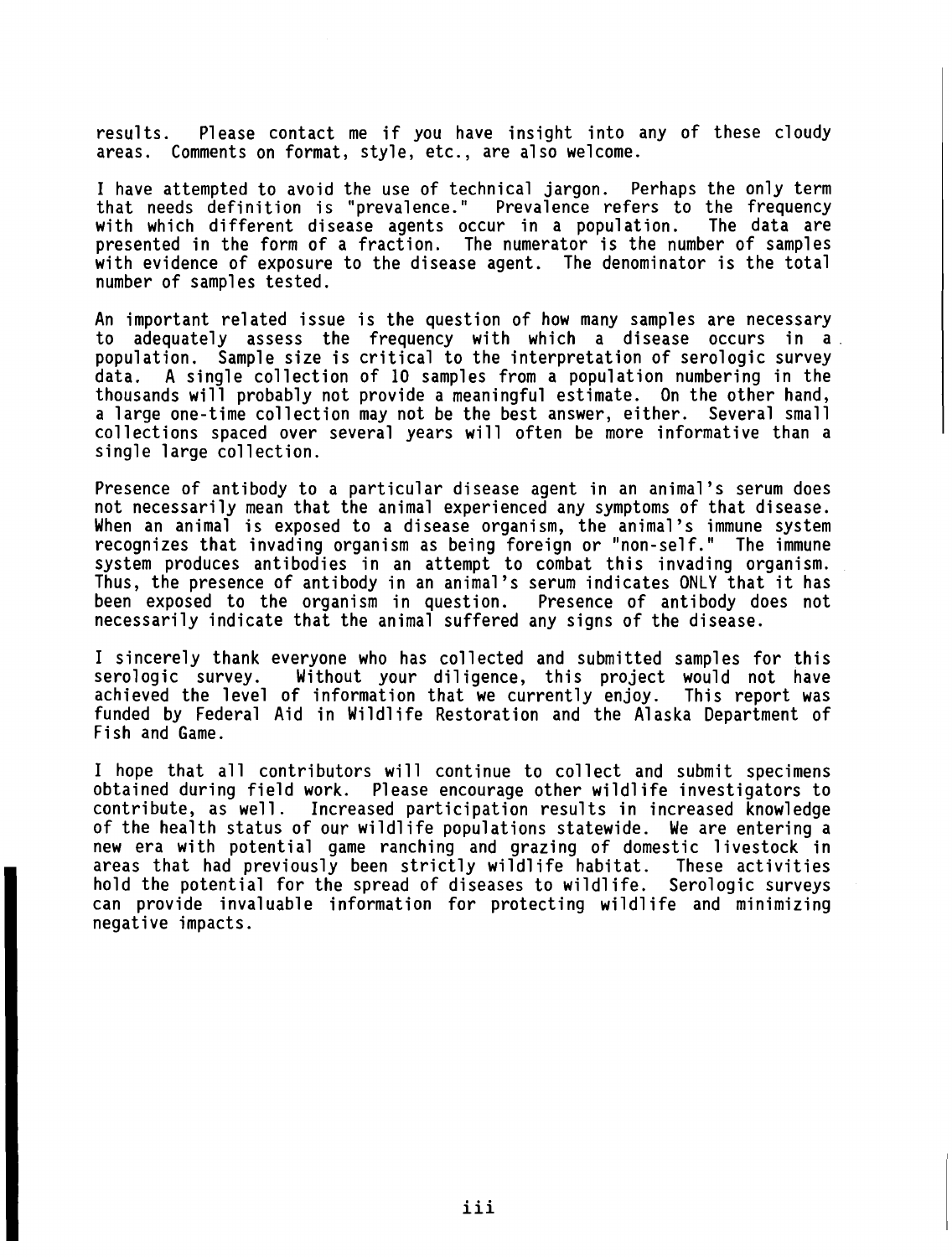#### **BRUCELLOSIS**

I. AGENT - bacterium; Brucella suis IV

II. HOST(S) - There are several species of Brucella, each of which is commonly associated with a particular host species. For example, B. abortus is usually associated with domestic cattle.  $B$ . canis with domestic dogs.  $B$ . suis IV is commonly found in reindeer, caribou, and their associated predators and scavengers such as bears, wolves, foxes, and humans.

111. SIGNS AND SYMPTOMS - Infection in caribou usually localizes in (1) the reproductive tract, (2) skeletal joints, or (3) lymph nodes. Infection of the female reproductive tract can cause abortion and retained placentas. Infection of the male reproductive organs can result in grossly enlarged testicles and sterility. Infection of joints in either sex can cause large abscesses which may result in arthritis and lameness. Infected lymph nodes may be enlarged and pus-filled. Our knowledge of signs in other species is 1 imi ted.

IV. TRANSMISSION - An aborted fetus and any accompanying fluids from an infected female contain extremely high levels of infectious bacteria. Caribou are curious animals and will often investigate an aborted fetus by sniffing and licking. Under this scenario, transmission occurs by means of (1) aerosol droplets containing bacteria coming into contact with mucous membranes in the corner of the eye, or (2) ingestion.

Abscesses also contain large amounts of infectious bacteria. If these are cut open or rupture, the contents may be transmitted through open wounds in a susceptible animal. Venereal transmission has been hypothesized but not proven.

V. EFFECT(S) - Abortion and sterility result in decreased herd productivity. Arthritis and 1 ameness render an animal more susceptible to predation.

VII. CONFIRMATIVE DIAGNOSIS - Serology is useful in determining the prevalence of exposure in a herd. Serology is less reliable for evaluating the status of any single animal. Most experts agree that if serology is going to be used for diagnosis, then each sample should be tested by more than one method. The ideal diagnostic method involves isolating, purifying, and identifying the organism from lymph nodes, aborted materials, or abscesses.

VII. PREVALENCE - The accompanying table presents data for several major caribou herds and also for bears and wolves from areas where we have enough samples to make the data meaningful. Obviously, antibody prevalence in the predators is dependent on prevalence in the prey. Considering that this disease can be transmitted orally, this observation should come as no surprise. Equally obvious is the fact that prevalence is much higher in the Arctic than elsewhere in the state. At present, we have no ready explanation for this discrepancy. Data such as these should be considered (1) when advising hunters about the possibility of human exposure, and (2) when contemplating relocation of animals from one part of the state to another.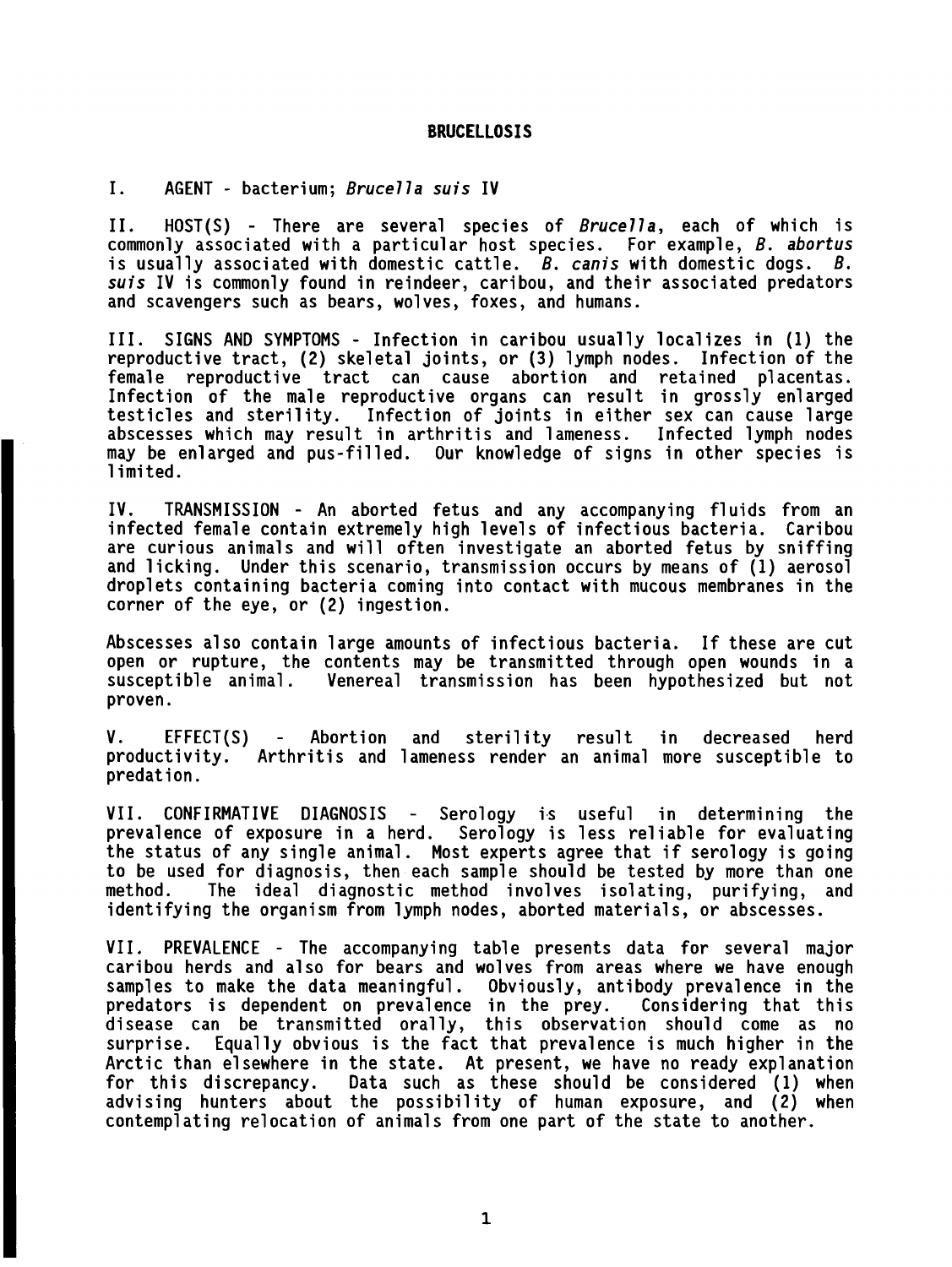# **Brucellosis (continued)**

| Caribou                    |              | Grizzly |                                                    |                 | Wolf                    |               |                           |      |
|----------------------------|--------------|---------|----------------------------------------------------|-----------------|-------------------------|---------------|---------------------------|------|
| Porcupine                  | 9/240(4%)    |         | Eastern Arctic 45/296 (15%)                        |                 |                         |               | Eastern Arctic 1/38       | (3%) |
| Western Arctic 16/66 (24%) |              |         | Western Arctic<br>Noatak<br>Seward Peninsula 10/46 | 56/173<br>21/59 | (32%)<br>(36%)<br>(22%) |               |                           |      |
| Central Arctic 2/83        |              | (2%)    |                                                    |                 |                         |               | Central Arctic 3/19 (16%) |      |
| Teshekpuk                  | $2/21$ (10%) |         |                                                    |                 |                         |               |                           |      |
| Delta                      | 0/77         | (0%)    | GMU 20A                                            | $6/144$ $(4%)$  |                         | <b>GMU 20</b> | 1/95                      | (1%) |
| Nelchina                   | 1/84         | (1%)    | <b>GMU 13</b>                                      | 10/109          | (9%)                    | GMU 13        | 1/67                      | (1%) |
| All Others                 | 1/752        |         |                                                    |                 |                         |               |                           |      |
|                            |              |         | Kodiak                                             | 13/189          | (7%)                    |               |                           |      |
|                            |              |         |                                                    |                 |                         | Kenai         | 0/12                      |      |

VIII. COMMENTS - Humans are susceptible to brucellosis. When humans are infected with the cattle strain (*B. abortus*), the resulting disease is sometimes referred to as "undulant fever." Signs of disease in humans include: alternate fever and chills, headaches, muscle aches and fatigue. Symptoms may recur periodically after lapses of several months. Prior to the easy availability of antibiotics, rural residents in Alaska presumably suffered extensive illness as a result of exposure to infected caribou. Current butchering and eating practices, in conjunction with medical treatment, have drastically reduced the impact of the disease on humans.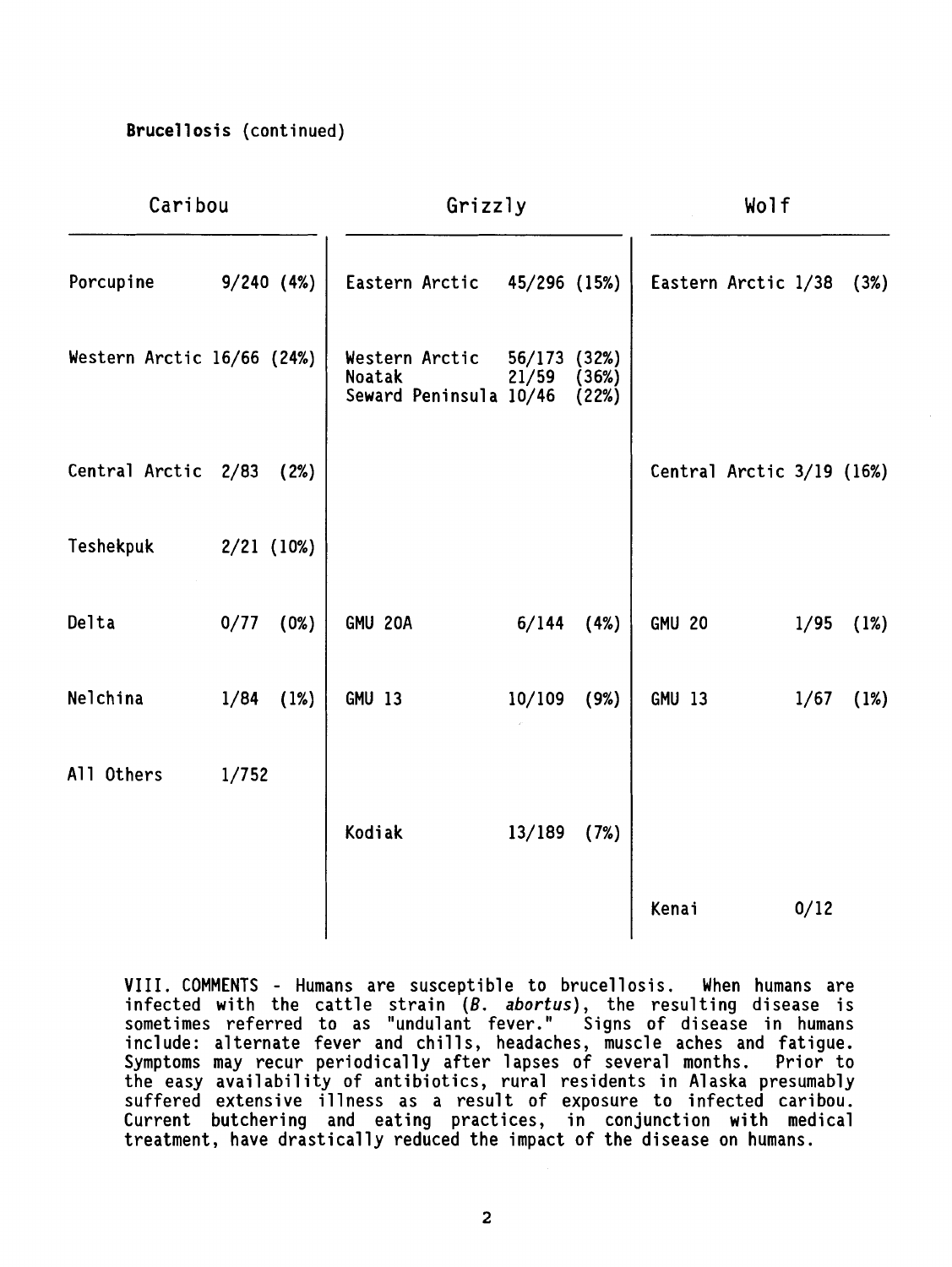#### **BOVINE RESPIRATORY GROUP VIRUSES**

# I. AGENTS - viruses; Infectious Bovine Rhinotracheitis (IBR) Bovine Viral Diarrhea (BVD) Parainfluenza 3 (PI3) Respiratory Syncytial Virus (RSV)

11. HOST(S) - As the generic name for this group of viruses implies, they were initially recognized because of their ability to cause disease in domestic cattle. When wildlife disease investigators began to monitor the health status of wildlife species, they found evidence of these agents in a Wide variety of ungulates. Serologic evidence of exposure to these viruses is<br>relatively common in some wildlife species. However, cases of actual disease<br>howe heat were not allocks we can accure that the following aposiac have been rare. In Alaska, we can assume that the following species are at least susceptible to infection: bison, deer, caribou, moose, mountain goat, muskox, and sheep.

111. SIGNS AND SYMPTOMS - Loss of appetite, excess salivation, coughing, labored breathing, and/or nasal discharge.

IV. TRANSMISSION - Infected animals expel infectious virus in respiratory aerosol droplets. Susceptible animals become infected when they inhale these droplets. There is also evidence of venereal transmission.

V. EFFECT(S) - In cattle, these agents are rarely fatal by themselves. They can establish relatively mild viral infection of the lungs (otherwise known as "pneumonia"). More importantly, they can provide an opportunity for bacterial infections to become established. These infections can then progress into more serious bacterial pneumonia.

Infection can also localize in the gastrointestinal tract where it causes If the female reproductive tract becomes involved, abortion may result.

VI. CONFIRMATORY DIAGNOSIS - Serologic tests can provide an indication of the status of a group of animals. To have any confidence regarding the exposure status of any individual animal, two or more blood samples should be collected over a period of several weeks. The ultimate confirmation is provided by isolation of the agent from the animal followed by purification and identification of the virus.

VII. PREVALENCE - Hundreds of sera from Alaskan wild1 ife species have been tested for evidence of exposure to these four viruses (see table). There is some evidence of exposure in sheep, moose, and muskox, but it is rare. Dramatic divergence from the pattern of low prevalence of these agents is the case of PI3 in the Delta bison herd. Bison sera from the early to mid-1970s showed no evidence of PI3 exposure. The first serologic evidence of exposure was seen in 1977. By 1983, prevalence had reached 100% and has remained at or near that level since. Such a pattern is typical following the introduction of a new agent into a susceptible population. Domestic livestock are believed to be responsible for introduction of PI3 into the herd. There have been no outward signs of disease.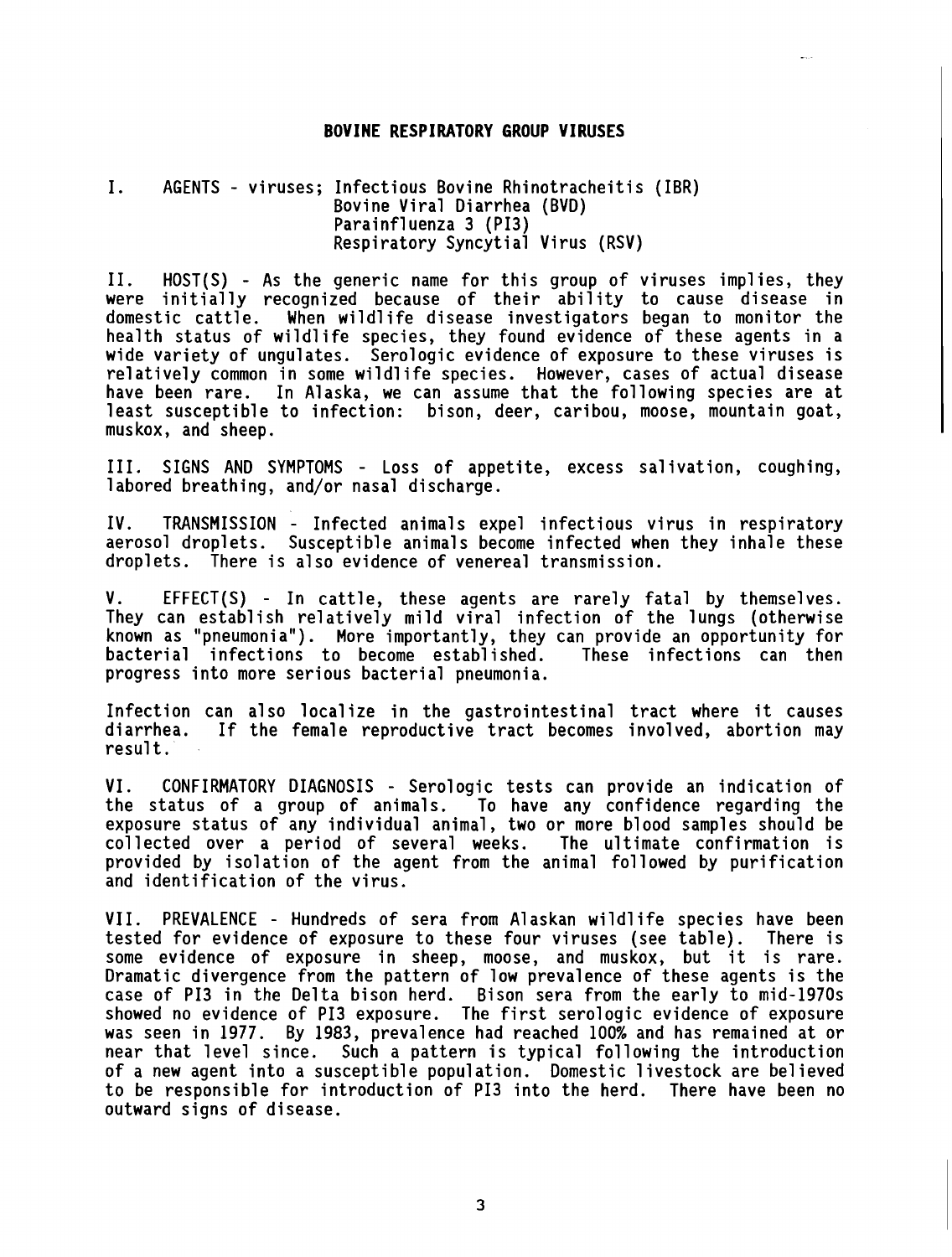# **Bovine Respiratory Group Viruses** (continued)

|              | IBR   | <b>BVD</b> | PI3     | <b>RSV</b> |
|--------------|-------|------------|---------|------------|
| Sheep        | 0/326 | 2/315      | 2/321   | 0/58       |
| Moose        | 0/830 | 4/806      | 11/878  | 0/100      |
| Muskox       | 0/131 | 4/129      | 4/130   | 0/59       |
| <b>Bison</b> | 1/327 | 5/275      | 240/374 | 0/137      |

For caribou, an interesting pattern has been revealed. Serum antibody prevalence of all four agents is much higher in northern herds (Western Arctic, Teshekpuk, Central Arctic, Porcupine, and to some extent Fortymile) than for herds from the remainder of the state (see below). At present, we have no ready explanation for this discrepancy. We have seen a few cases of severe pneumonia in caribou from the North Slope. However, the number of such cases is not large enough to draw any solid conclusions regarding a causal relationship between antibody prevalence and actual cases of disease. There are other diseases (brucellosis, for example) which seem to fit this pattern of higher serum anti body prevalence in the Arctic as compared with elsewhere in the state. Again, at this time there is no widely accepted explanation for these apparent patterns.

|                | IBR           | <b>BVD</b>    | PI3           | <b>RSV</b> |
|----------------|---------------|---------------|---------------|------------|
| Caribou(North) | 68/640 (11%)  | $54/638$ (8%) | 60/627 (10%)  | 4/408 (1%) |
| Caribou(South) | $4/532$ (<1%) | $2/535$ (<1%) | $1/499$ (<1%) | 0/475(0%)  |

VIII. COMMENTS -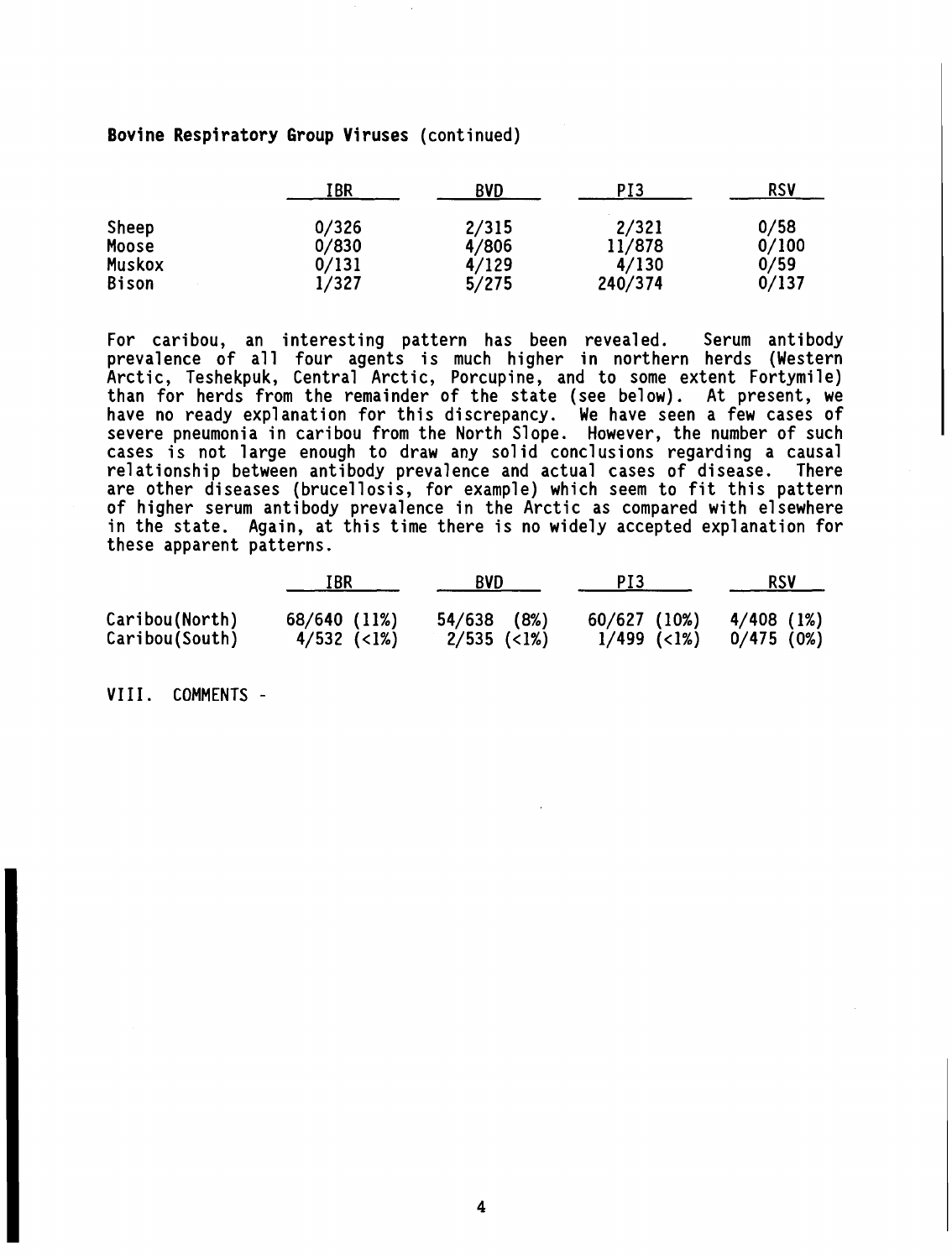#### **CONTAG I OUS ECTHYMA (CE)**

## I. AGENT - virus

11. HOST(S) - Historically, ecthyma was known as a disease of domestic sheep and goats. During this century, the disease has been reported from numerous wildlife species worldwide. In Alaska, the two most common wildlife hosts are Dall sheep and mountain goats.

111. SIGNS AND SYMPTOMS - The virus prefers unhaired portions of the skin. Dark-colored, crusty scabs occur around the nose, eyes, ears, anus, genitalia, and the coronary band of the hoof.

IV. TRANSMISSION - Scabs contain large amounts of infectious virus. As scabs heal, they drop to the ground. Virus can remain infectious for decades<br>in this condition. Transmission occurs when susceptible animals come into Transmission occurs when susceptible animals come into contact with these virus-1 aden scabs. Transmission can a1 so occur between an infected ewe and her susceptible lamb during nursing.

V. EFFECT(S) - Scabs adjacent to the eyes can obstruct vision. In severe cases, animals have become blind. Scabs around the ear can interfere with Scabs around the ear can interfere with. hearing. In severe cases, the external ear has become so extensively involved that it has fallen off. Scabs surrounding the mouth can interfere with feeding. Scabs on the coronary band of the hoof can make walking so painful that an animal becomes reluctant to move. These conditions are usually more common and severe in young animals as compared with adults.

VI. CONFIRMATORY DIAGNOSIS - Serologic tests are a fairly reliable method of determining previous exposure to the virus. Conclusive evidence is provided by isolation, purification, and identification of the virus from scab material.

VII. PREVALENCE - Episodes of readily identifiable disease occur sporadically in mountain goats in southeastern Alaska. Dramatic outbreaks of severe cases have been observed during 1989 and 1990. Serologic test results confirm that goats in the region have been exposed to the virus. Sample sizes have not been large enough or frequent enough to provide a complete understanding of patterns of occurrence.

Based on serologic tests, exposure of Dall sheep in the Alaska Range is common. Prevalences range from 15% to 30% (see table). There have been no significant changes in prevalence in these populations during the past 15 years. Small collections from other parts of the state indicate 10% prevalence in sheep on the Kenai Peninsula and no evidence of exposure from Atigun Pass in the Brooks Range.

| Alaska Range:   |                |       |
|-----------------|----------------|-------|
| Dry Creek       | 65/216 (30%)   |       |
| Sheep Creek     | 19/92 (21%)    |       |
| Granite Creek   | $5/32$ $(16%)$ |       |
| Kenai Peninsula | 2/20           | (10%) |
| Atiqun Pass     | $0/15$ (0%)    |       |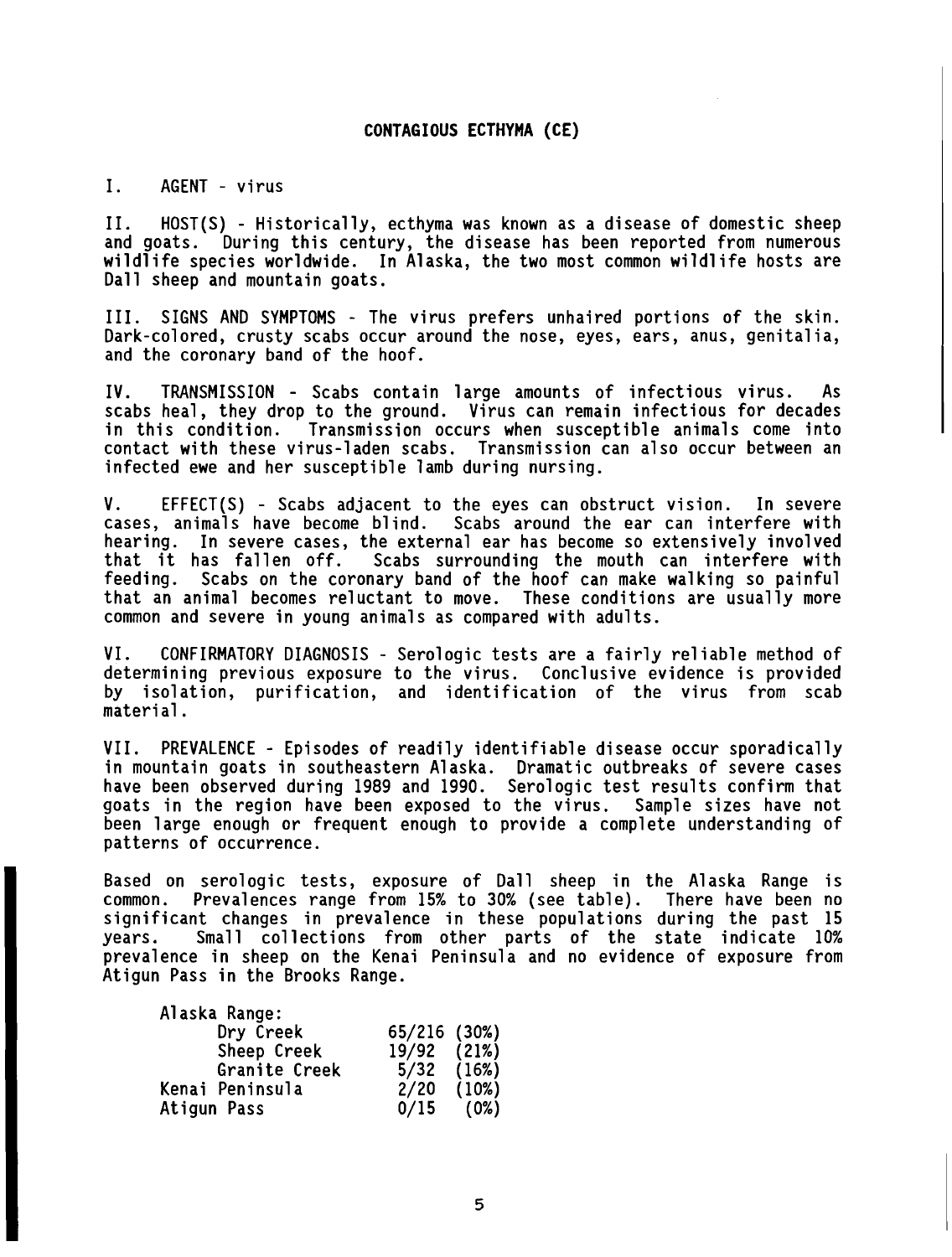**Contagious Ecthyma (continued)** 

**VIII. COMMENTS** - **Humans are susceptible to infection. Lesions are usually small and few in number. Minor scars may remain after lesions heal. Hunters would be well-advised to wear rubber gloves when skinning a sheep or goat with obvious lesions.** 

 $\sim$   $\sim$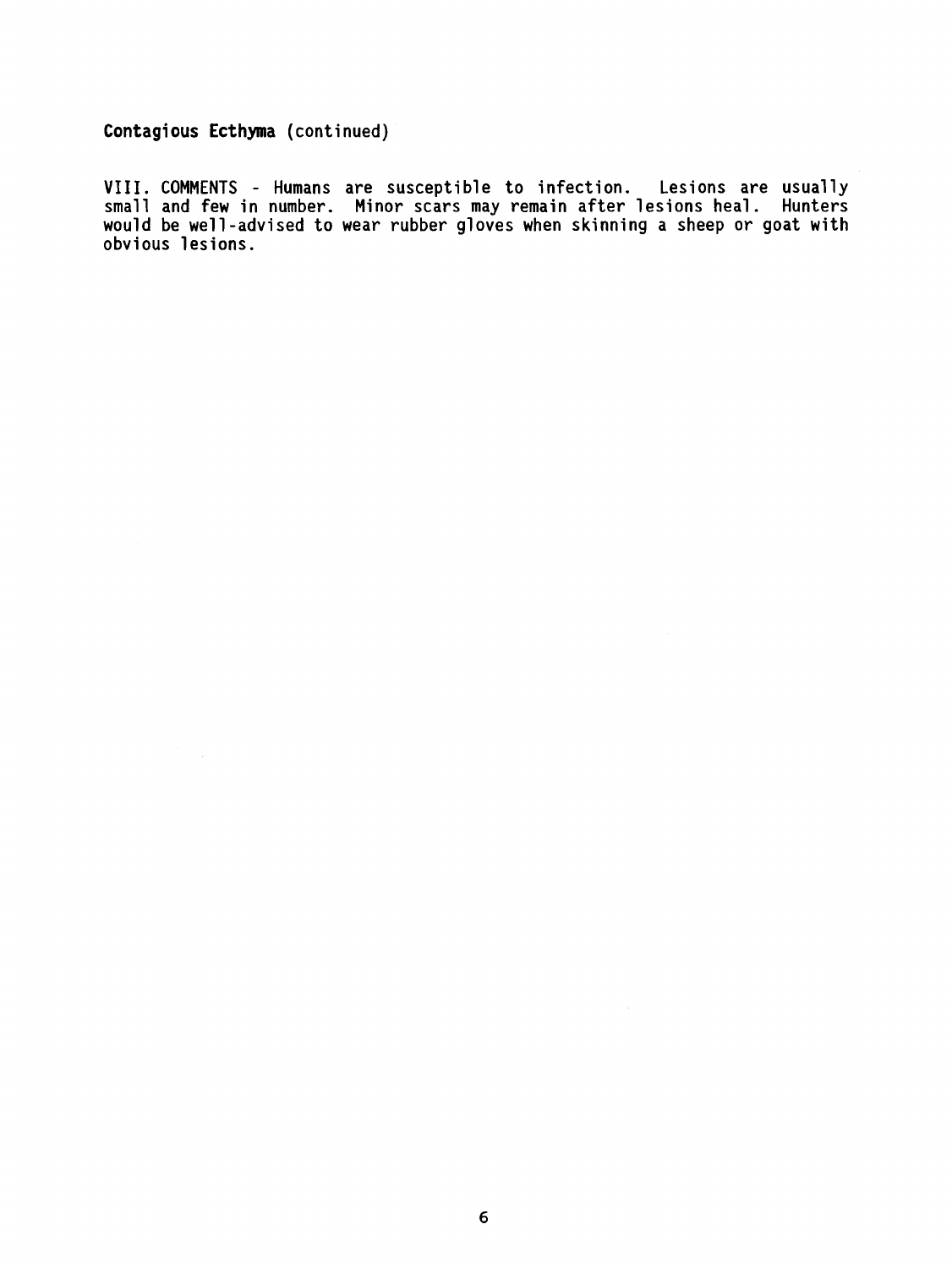I. AGENT(S) - viruses; closely related and presumably arose from a common ancestor

11. HOST(S) - Bluetongue virus is most commonly associated with domestic sheep and cattle. Epizootic hemorrhagic disease virus (EHD) is most commonly associated with wild ungulates, such as pronghorn and members of the deer family. Neither of these simplistic categorizations is 100% valid. Both viruses are capable of crossing these arbitrary boundaries. consider deer, elk, caribou, moose, bison, muskoxen, and Dall sheep as potential hosts.

111. SIGNS AND SYMPTOMS - These diseases are not easily diagnosed in 1 ive, free-ranging wild1 ife. External manifestations are often not specific enough to provide a clear-cut picture to an investigator who is unfamiliar with the diseases. Signs may include swelling of the head and neck, increased respiration and heart rate, excess salivation, blood in urine and feces, bleeding at the hoof line, and sloughing of hooves. Internal signs are often even more dramatic. Massive hemorrhaging may occur in any of several organs including liver, heart, spleen, kidney, lung, and intestines.

IV. TRANSMISSION - Large-scale epizootics of both diseases may occur in the Lower **48** during the fall of the year. Such outbreaks are usually associated with wet weather and low-lying areas. **Culicoides** spp. midges are known to serve as biologic vectors under these conditions. The midge species responsible for a vast majority of transmission in the Lower **48** is **C. variipennis.** This species is not known to occur in Alaska. Other members of the genus are quite common here. There has been speculation that the apparent absence of **C. variipennis** indicates that an epizootic of either agent could not occur in Alaska. General ecological principles and evidence of these two diseases from other parts of the world suggest that when a niche is unoccupied some other member of the genus will step in to fill the void.

Epizootics do not occur every year in the Lower **48.** Other methods have been hypothesized for transmission during these periods between epizootics. The method receiving the most attention has been some form of oral transmission. This aspect of the epizootiology of these two diseases remains unresolved.

V. EFFECT(S) - Most of the symptoms listed above occur due to effects on blood circulation. Two related phenomena are responsible: (1) disruption of normal clotting mechanisms, and (2) increased permeability of blood vessels. In simple terms, blood clots occur inside the vessels and unclotted blood then leaks out into surrounding tissues.

VI. CONFIRMATORY DIAGNOSIS - In severe cases, internal signs of disease are strongly suggestive of these hemorrhagic diseases. Additional support is gained when observed signs of disease are considered in combination with time of year, locale, and records of previous outbreaks in the vicinity. Final confirmation depends on isolation, purification, and identification of the virus.

 $\overline{7}$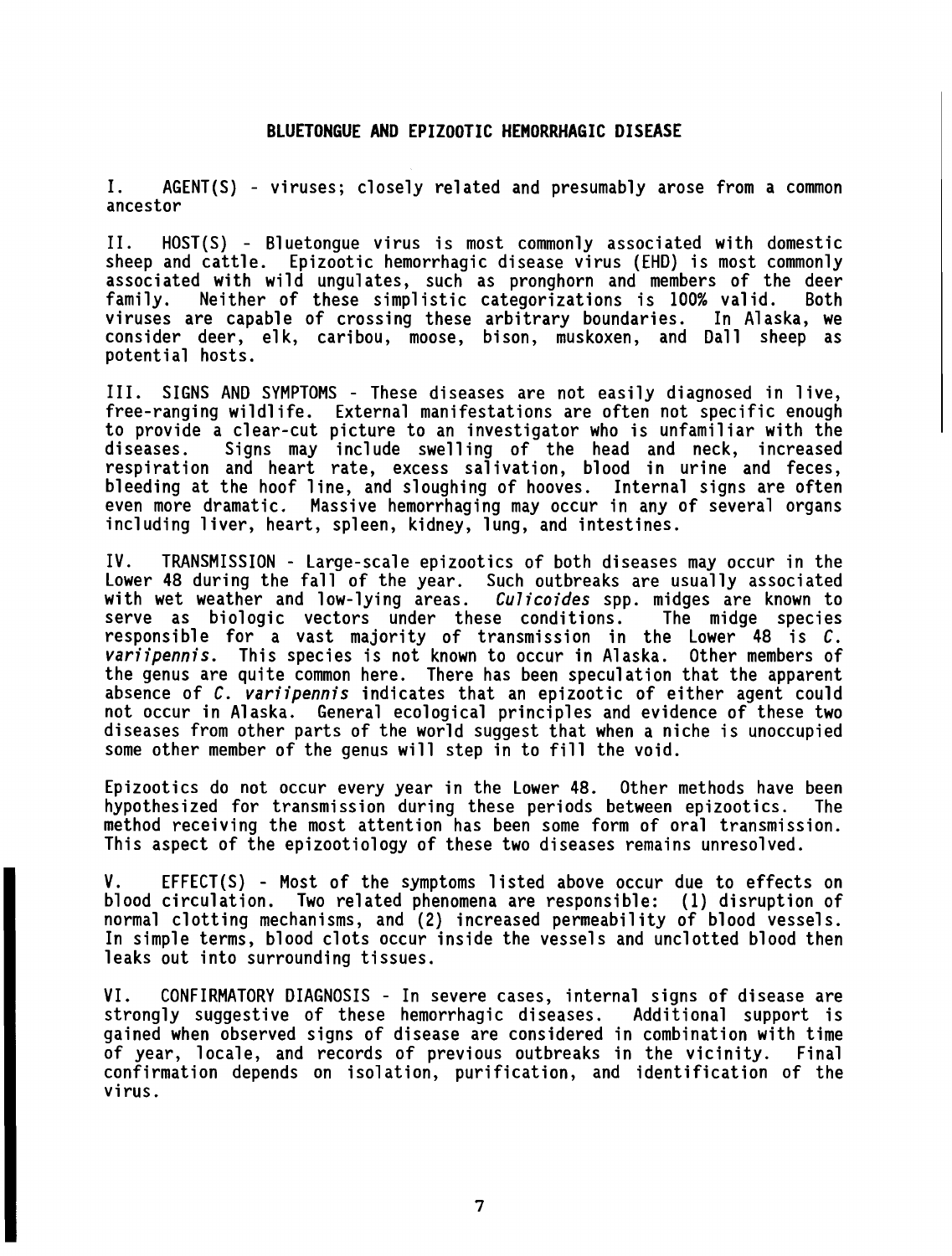## Bluetongue and Epizootic Hemorrhagic Disease (continued)

VII. PREVALENCE - Serologic evidence of exposure to either of these diseases is rare in Alaska (see table). In fact, evidence is so sporadic that it might seem unworthy of inclusion in this compilation. However, discussions with personnel at the laboratory where the serologic tests were performed revealed a couple of interesting points: (1) sera were often tested more than once to confirm initial results and the lab personnel now feel confident that most of the results do indeed represent evidence of exposure, (2) lab personnel suspect that what we are detecting is not actually either conventional bluetongue or EHD, but rather an unknown related virus, and (3) they would be very interested in investigating if we ever find an actual case of disease.

| <b>Species</b> | Prevalence | Percent |  |
|----------------|------------|---------|--|
| Caribou        | 2/518      | 0.4%    |  |
| Moose          | 20/987     | 2.0%    |  |
| <b>Bison</b>   | 2/362      | 0.6%    |  |
| Deer           | 0/74       | 0.0%    |  |
| Dall sheep     | 0/273      | 0.0%    |  |
| Muskox         | 0/101      | 0.0%    |  |

VIII. COMMENTS -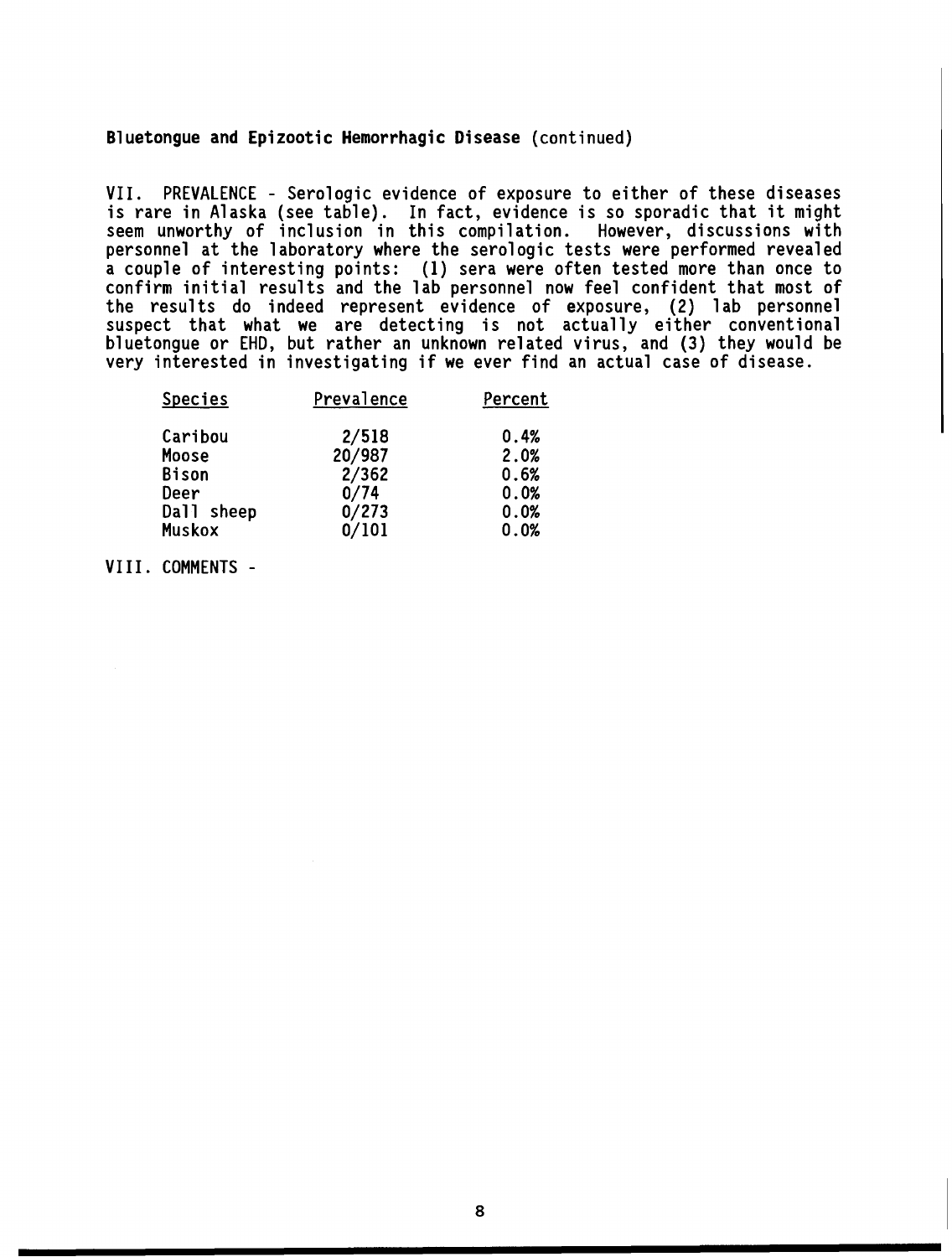#### **TULAREMIA**

I. AGENT - bacterium; Francisella tularensis

11. HOST(S) - There are two ecologically distinct cycles of this disease: (1) terrestrial and (2) aquatic. Snowshoe hares are the primary host for the There have been numerous terrestrial outbreaks in the<br>past 12 years. Predators such as foxes, lynx, and Interior during the past 12 years. domestic pets become involved in the cycle when they kill and consume an infected hare. Beaver and muskrat are the two species most commonly Beaver and muskrat are the two species most commonly associated with the aquatic cycle. Any animal that consumes water from a water system (pond, river, slough) which has been contaminated by an infected animal may subsequently become infected. The remainder of this discussion will focus on the terrestrial cycle.

111. SIGNS AND SYMPTOMS - In the latter stages of disease, hares become sluggish and are easily captured by either domestic or wild predators. most re1 iable internal sign of disease is an enlarged spleen. The next most reliable sign is an enlarged liver. White spots may be present on either of these organs, but not in all cases. Infected pets become sluggish and may have an elevated body temperature and loss of appetite. Signs of the disease in humans resemble a severe case of the flu--nausea, body aches, alternate chills and fever, headache, etc.

IV. TRANSMISSION - Transmission between hares occurs primarily by means of ticks (Hemaphysalis leporis palustris). These ticks are extremely speciesspecific and therefore are rarely found on any species other than hares. Ticks are only found on hares during the warmer months (late April through mid-September) . Therefore, hare-to-hare transmission is 1 argely restricted to this time period as well. Transmission from hares to predators occurs when the predator kills and consumes an infected hare. Transmission from hares to humans occurs during the gutting process. Signs such as an enlarged spleen and liver indicate that infection is localized in these organs. When a human reaches inside the gut cavity to remove the internal organs, he is essentially inserting his hand into a bacterial culture. The bacterium gains access to the human through any cuts or scratches that may be present on the hand. Muscle tissue in hares is not infected and is therefore safe to eat. Thorough cooking kills the bacteria.

V. EFFECT(S) - The disease is often fatal in hares. Large numbers of dead hares can be found in areas ranging in size from 5 to 100 acres each summer. Serologic surveys in the Interior indicate low levels of previous exposure, although we know that the disease is common. Thus, those hares that are exposed either (1) do not maintain a detectable level of antibody, or (2) die as a result of the disease and are not around to "donate" blood when live hares are captured. Dogs and cats occasionally succumb to the disease. Most pet owners seek veterinary care for pets exhibiting signs such as those described above. Treatment is relatively straight-forward once the disease is diagnosed. It is rarely fatal in humans and is easily treated with antibiotics.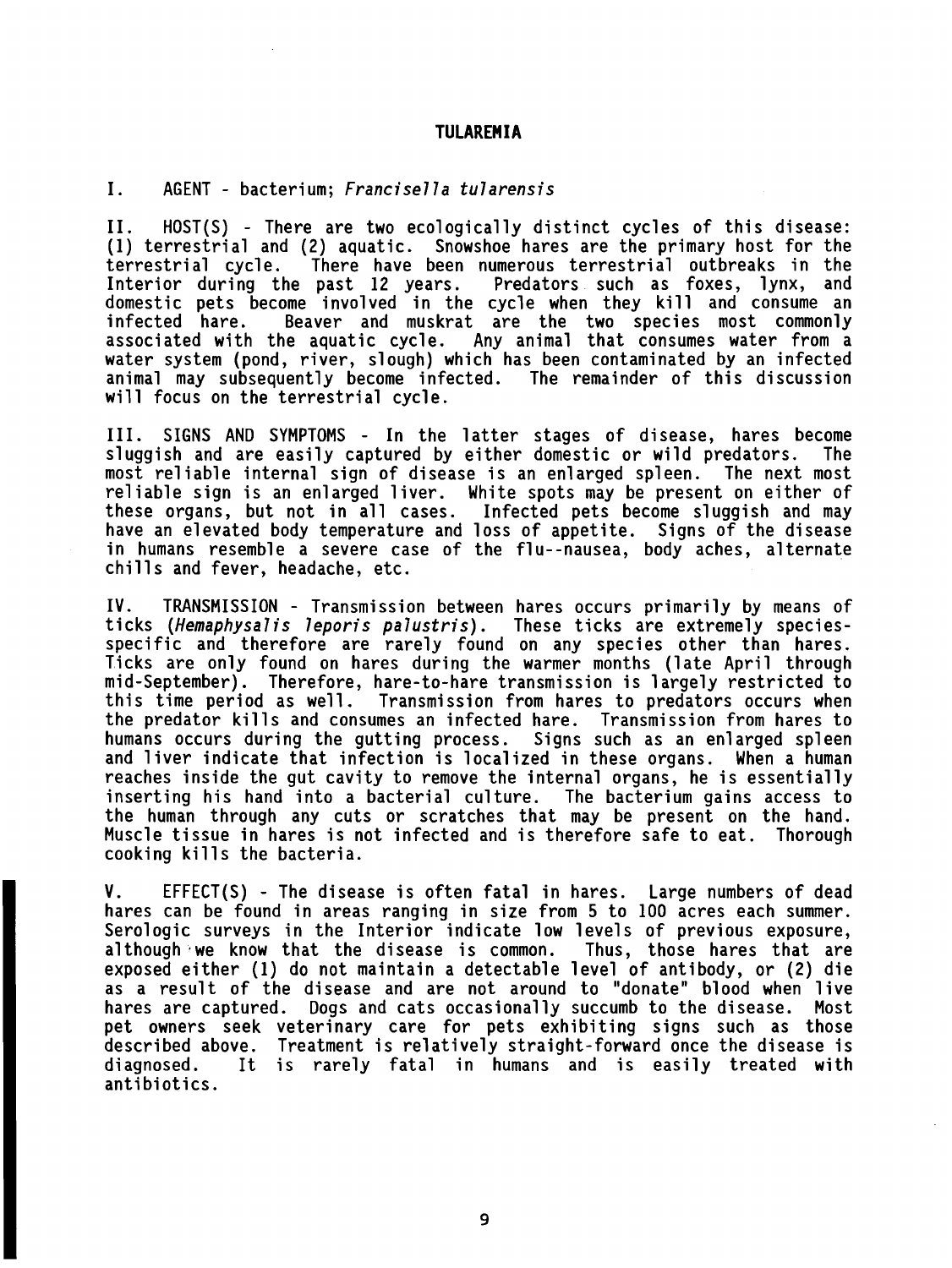Tularemia (continued)

VI. CONFIRMATORY DIAGNOSIS - Demonstration of antibody in serum (i.e., serologic testing) is one means of diagnosing this disease in survivors. Isolation, purification, and identification of the bacterium is more reliable.

VII. PREVALENCE - As indicated above, serologic surveys of hares suggest that tularemia is rare in Interior hares. However, we know that the disease is present every year. Thus, serologic surveys do not provide an accurate picture of the occurrence of this disease. To complicate matters further, the disease does not normally occur in the same location every year. So-called "hot spots" crop up in different locations each year. The proportion of hares killed at each such site can be high.

VIII. COMMENTS - Pets are susceptible to tularemia and should not be allowed to run free without human supervision. Humans should wear rubber gloves when butchering hares taken during warm weather months.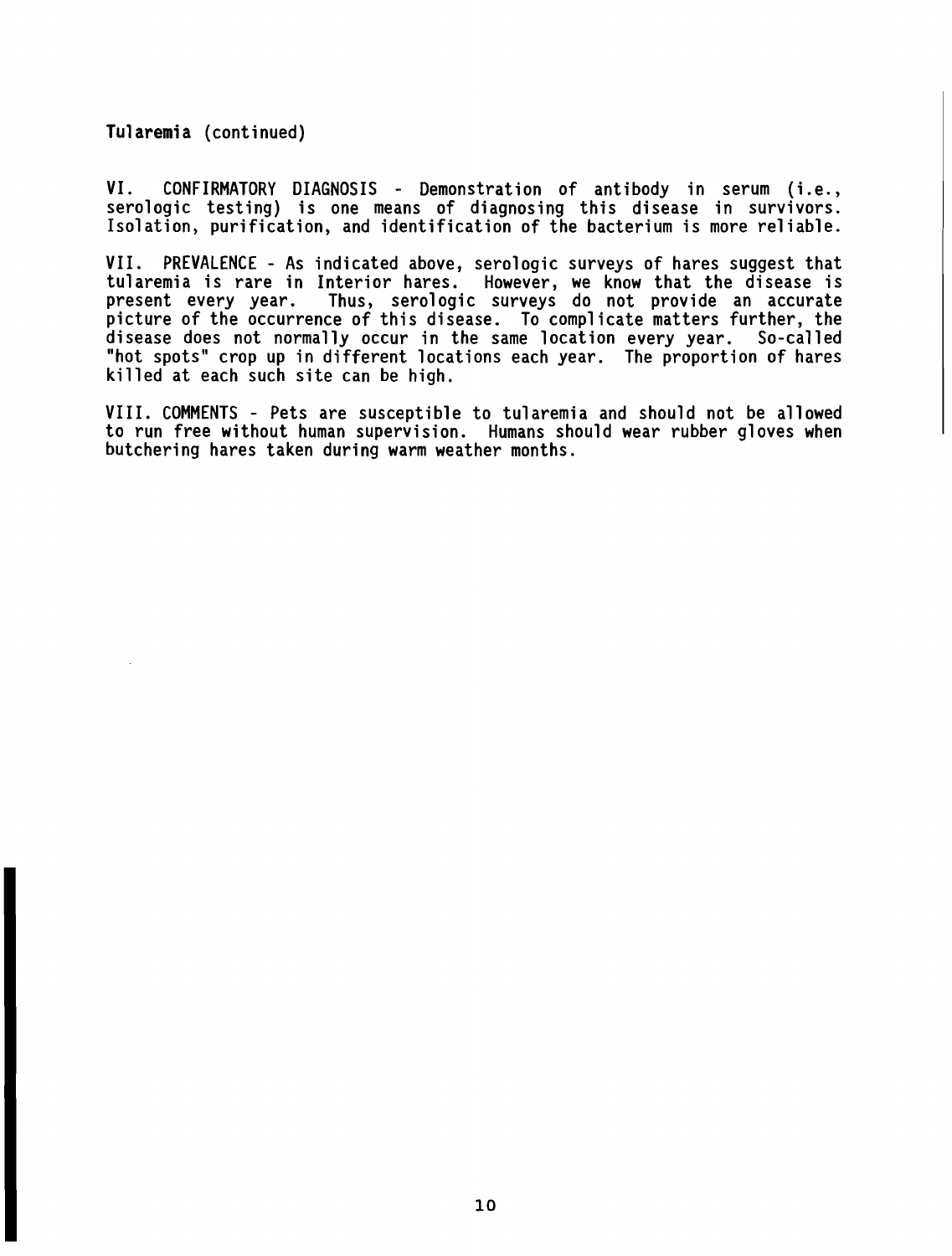#### **INFECTIOUS CANINE HEPATITIS**

I. AGENT - virus

11. HOST(S) - wolves, foxes, coyotes, bears

111. SIGNS AND SYMPTOMS - Loss of appetite, vomiting, diarrhea, mucus or blood in feces, runny nose with crusted exudate around nose and eyes, lethargy, seizures, paralysis.

IV. TRANSMISSION - Infected animals shed virus in respiratory droplets, sal iva, urine, and/or feces. Susceptible animals become infected when they come into direct contact with these secretions or excretions.

V. EFFECT(S) - Signs and symptoms listed above indicate that infected animals outwardly appear to be very sick. Signs may last for several days. Death is not uncommon in captive wild canids. For example, mortality rates in ranch-raised foxes may reach **20%** for otherwise healthy adults and **80%** for juveniles.

VI. CONFIRMATORY DIAGNOSIS - Microscopic examination of preserved tissue can provide strong evidence. Confirmation by isolation of the virus from liver, kidney, or lung is preferred.

VII. PREVALENCE - Based on serologic test results, prevalence of infectious canine hepatitis (ICH) is in the **80-100%** range for wolves from the Nelchina Basin, Tanana Flats, and northwest Arctic. Serum antibody prevalence in a small collection of arctic foxes from the vicinity of Prudhoe Bay was also very high. Prevalence was **2%** in black bears from the Nelchina Basin and the Tanana Flats. Prevalence in grizzly/brown bears was **0%** on Admiralty Island, **5-10%** from the Interior and North Slope, and **26%** from Kodiak Island and the A1 aska Peninsula.

The absence of exposure of brown bears on Admiralty Island is attributed to the absence of wild canids that could serve as reservoirs of infection for bears. There are no readily available explanations for the other discrepancies in prevalence.

Examination of data for a period of **10-15** years indicates that prevalence in grizzly/brown bears has not increased. This suggests that exposure of bears to ICH is not a new phenomenon, but rather has occurred for a long period of time.

VIII. COMMENTS - Preventive vaccination has virtually eliminated this disease from domestic dogs. Many veterinarians indicate that they have never seen a case of the disease. However, the disease still poses a threat to freeranging canids.

Prior to the mid-1970s, the susceptibility of bears to ICH was virtually unknown. Since that time there have been two fatal episodes of disease in captive black bears in the Lower **48.**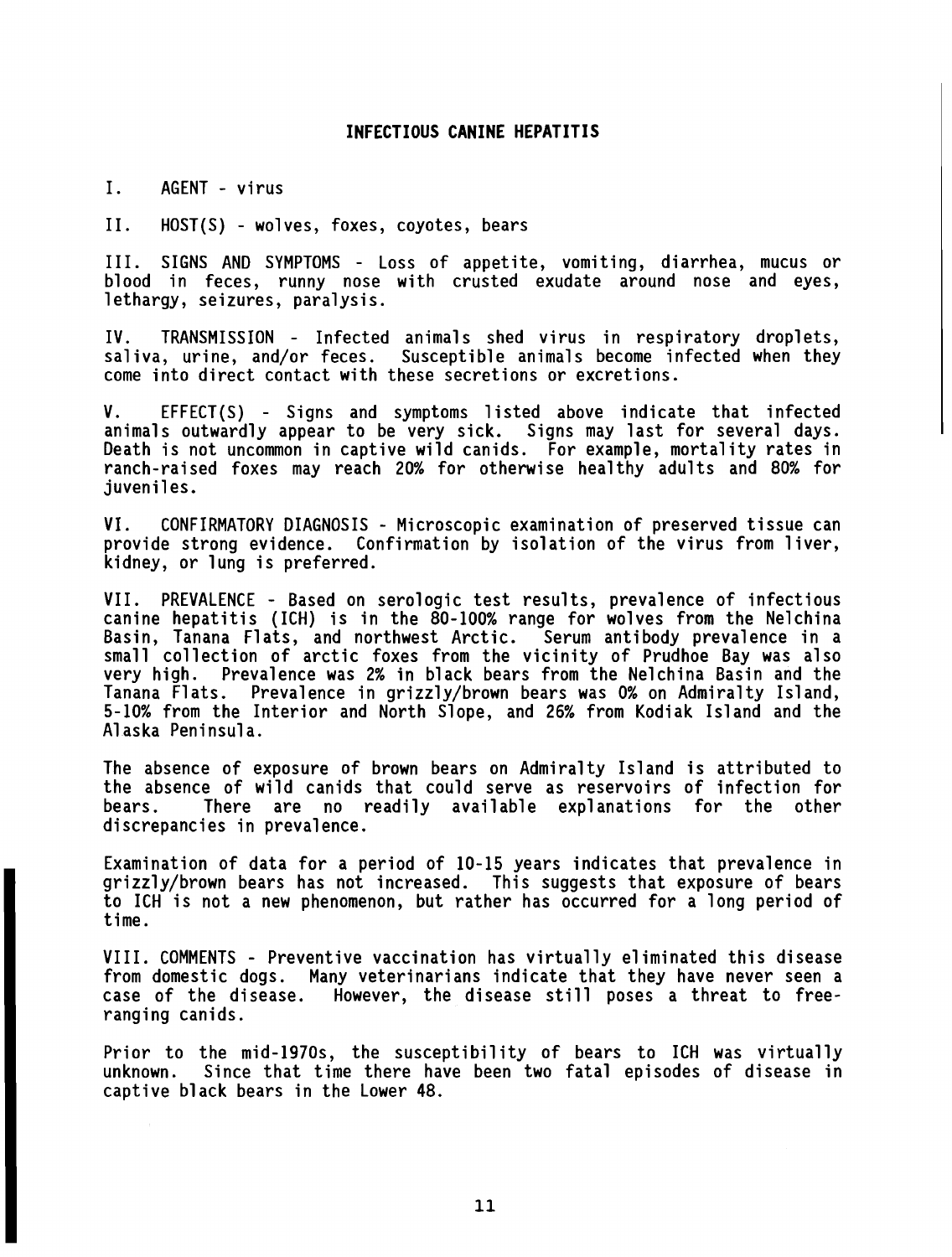In our survey of grizzly/brown bears from Alaska, there was no serologic evidence of exposure to ICH in bears <2 years old (see figure below). Possible explanations include:

- 1. young bears are not exposed to the virus,<br>2. maternal antibody is transferred either
- maternal antibody is transferred either in utero or in colostrum and subsequently interferes with antibody production by the young bears,
- 
- 3. young bears are incapable of producing antibody,<br>4. antibody titers only reach detectable levels following repeated antibody titers only reach detectable exposures over a period of at least 24 months, or
- 5. young bears that are exposed to ICH develop clinical disease and die as a result of the infection.

There is no evidence to support hypotheses 1-4. In fact, there are reasons to reject each of these hypotheses. There is indirect support for the fifth There is indirect support for the fifth hypothesis:

- 1. clinical ICH infection is more severe in young canids, as compared with adults.
- 2. in captive situations, the virus is capable of killing black bear cubs, and
- **3.** brown bear cubs at the Budapest Zoo died as a result of ICH whereas all adult bears at the Zoo survived.

This hypothesis that grizzly/brown bear cubs die as a result of exposure to ICH has not been adequately tested. We would like to conduct experiments to confirm or refute this hypothesis. In the past, it has been difficult to obtain cubs for these experiments. Please contact me if you have suggestions on obtaining animals for this purpose.



Age-specific serum antibody prevalence for infectious canine hepatitis virus in grizzly bears  $(U$ rsus arctos) from Alaska.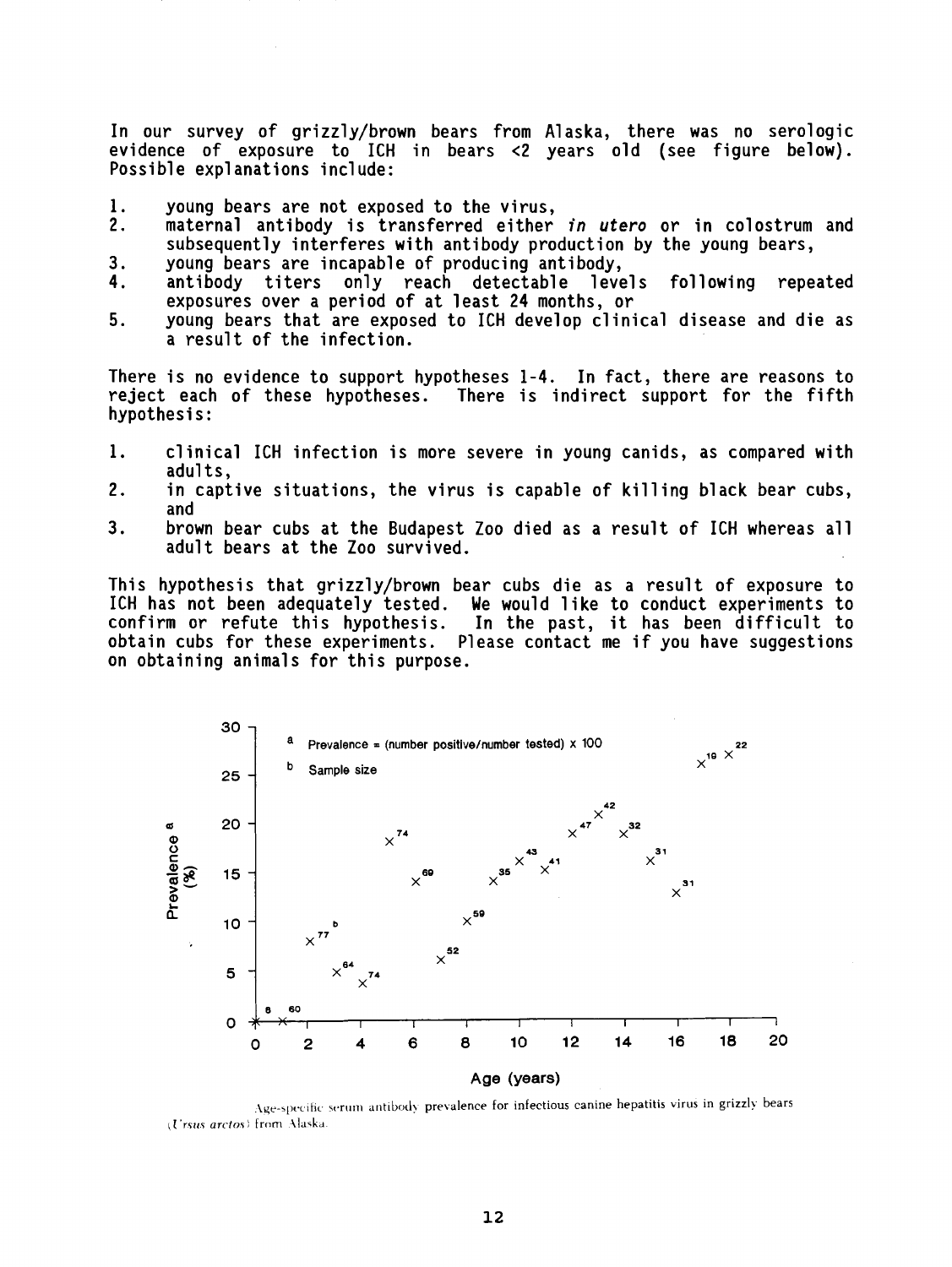# **CANINE DISTEMPER**

I. AGENT - virus

11. HOST(S) - Canids--wolf, fox, coyote Mustelids--weasel, mink, marten, otter, wolverine

111. SIGNS AND SYMPTOMS - Red eyes, crusty exudate around eyes and nose, loss of appetite, increased thirst, diarrhea, labored breathing, thickened foot<br>pads, skin of head swollen, poor quality fur.

IV. TRANSMISSION - Infected animals shed virus in urine, feces, or nasal Susceptible animals may be exposed when they come into direct contact with virus in excretions or secretions, or if they inhale aerosolized virus.

V. EFFECT(S) - Infection of eye tissue can lead to blindness. Behavior may Infected animals may lose their fear of humans or even become aggressive toward humans. In the latter stages of disease, convulsions and paralysis may occur. Fatality rates are highly variable in captive populations, ranging from 20% to 90% of those animals that are exposed.

VI. CONFIRMATORY DIAGNOSIS - Microscopic examination of preserved lung, spleen, or bladder tissue often provides strong evidence of distemper. Ideally, such evidence should be confirmed by means of isolation, purification, and identification of virus from these same tissues.

VII. PREVALENCE - There have been few cases of distemper in free-ranging wildlife species in Alaska that were confirmed by means of virus isolation. Serologic tests indicate that approximately 10% of the wolves from the Nelchina Basin, Tanana Flats, and northwest Arctic have been exposed. There was no serologic evidence of exposure in a small collection of arctic foxes from the vicinity of Prudhoe Bay.

VIII. COMMENTS -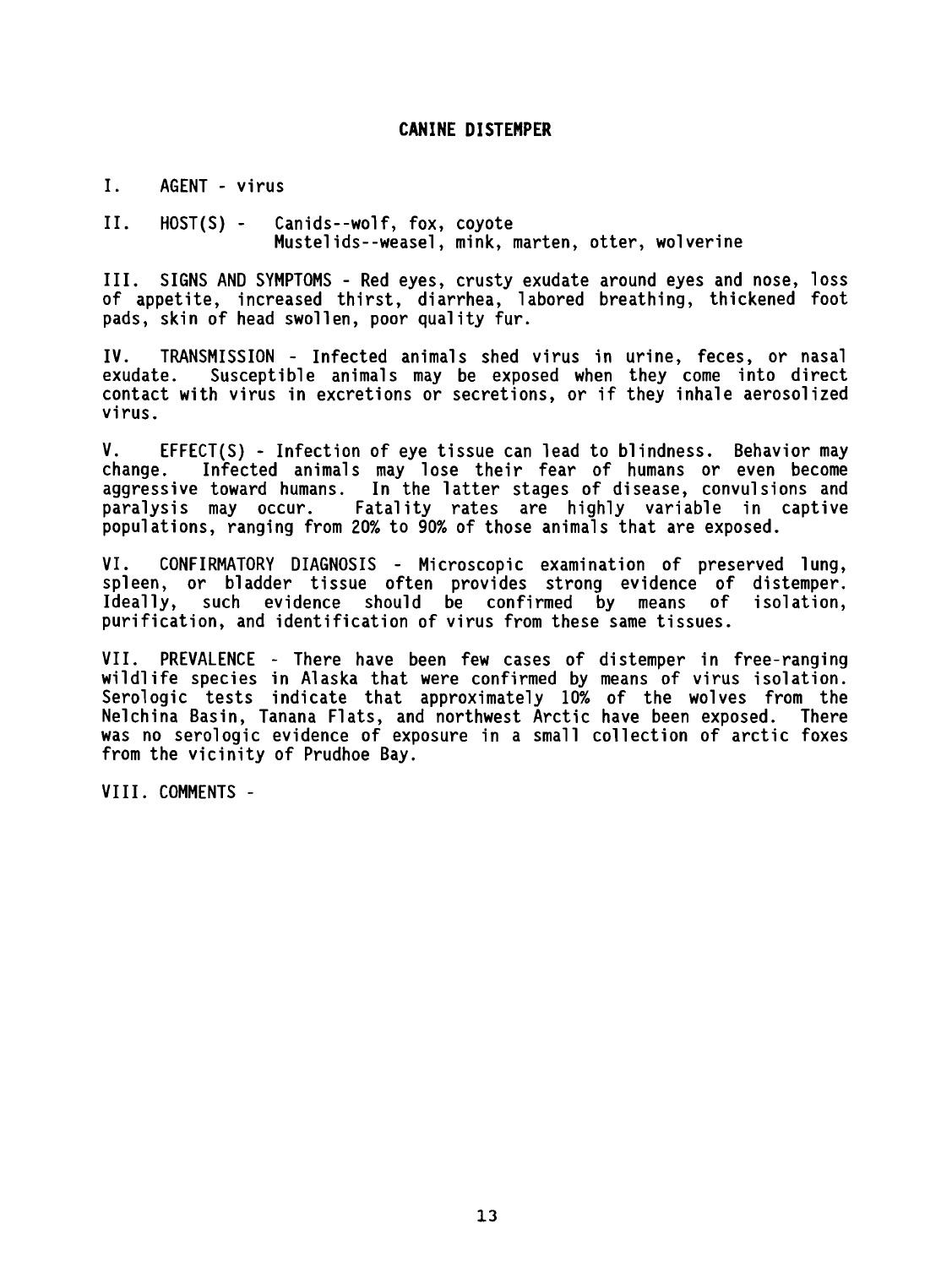#### **LEPTOSPIROSIS**

I. AGENT - spirochete bacterium, several so-called "serovarieties" of Leptospira interrogans; each serovariety has its own name.

11. HOST(S) - All mammals are considered to be susceptible to infection with one or more serovarieties of L. interrogans.

111. SIGNS AND SYMPTOMS - There are few if any external signs of leptospirosis; certainly none that could be considered peculiar to this disease. Infected animals may be lethargic, weak, and reluctant to move. In an advanced stage of disease, an animal may appear skinny and in generally poor body condition.

IV. TRANSMISSION - Infection commonly localizes in the kidney. Infected animals shed the leptospires in their urine. The shed organisms contaminate ground water sources and subsequently gain access into a susceptible animal through mucous membranes or broken skin. Carnivores may be exposed via ingestion of infected tissue.

V. EFFECT(S) - Infection of the kidney results in dysfunction. Other less common effects include hepatitis and abortion.

VI. CONFIRMATORY DIAGNOSIS - Serology can provide an indication of the status of a population relative to leptospirosis exposure, but is not very helpful when dealing with a single individual. The preferred method involves isolation, purification, and identification of the agent.

VII. PREVALENCE - Almost every species that has been tested has revealed some serologic evidence of exposure to one or more serovarieties of L. *interrogans* (see table). Prevalences for mountain goat, muskoxen, and deer may be artifically inflated as a result of relatively small sample sizes. Most of the grizzly/brown sera with evidence of exposure were from bears collected on Kodiak Island and near Becharof Lake. Similarly, moose sera that gave test results indicative of prior exposure were collected from the Kenai Peninsula and the Nelchina Basin. Caribou sera with similar evidence came from the Fortymile, Macomb, Delta, Denali, and northern Alaska Peninsula herds. Thus, unlike several other diseases, exposure to  $L$ . interrogans appears to be more common in the southern part of the state.

| 15/38  | (39%)    |
|--------|----------|
| 5/43   | (12%)    |
| 42/494 | (8%)     |
| 14/229 | (6%)     |
| 2/33   | (6%)     |
|        | (5%)     |
| 15/902 | (2%)     |
| 1/210  | (1%)     |
| 0/194  | (0%)     |
|        | 48/1,020 |

VIII. COMMENTS - Leptospires have been isolated from a few wildlife species in Alaska. However, there have been few cases of overt disease. Leptospirosis is not thought to be a serious threat to the health of wildlife in the state.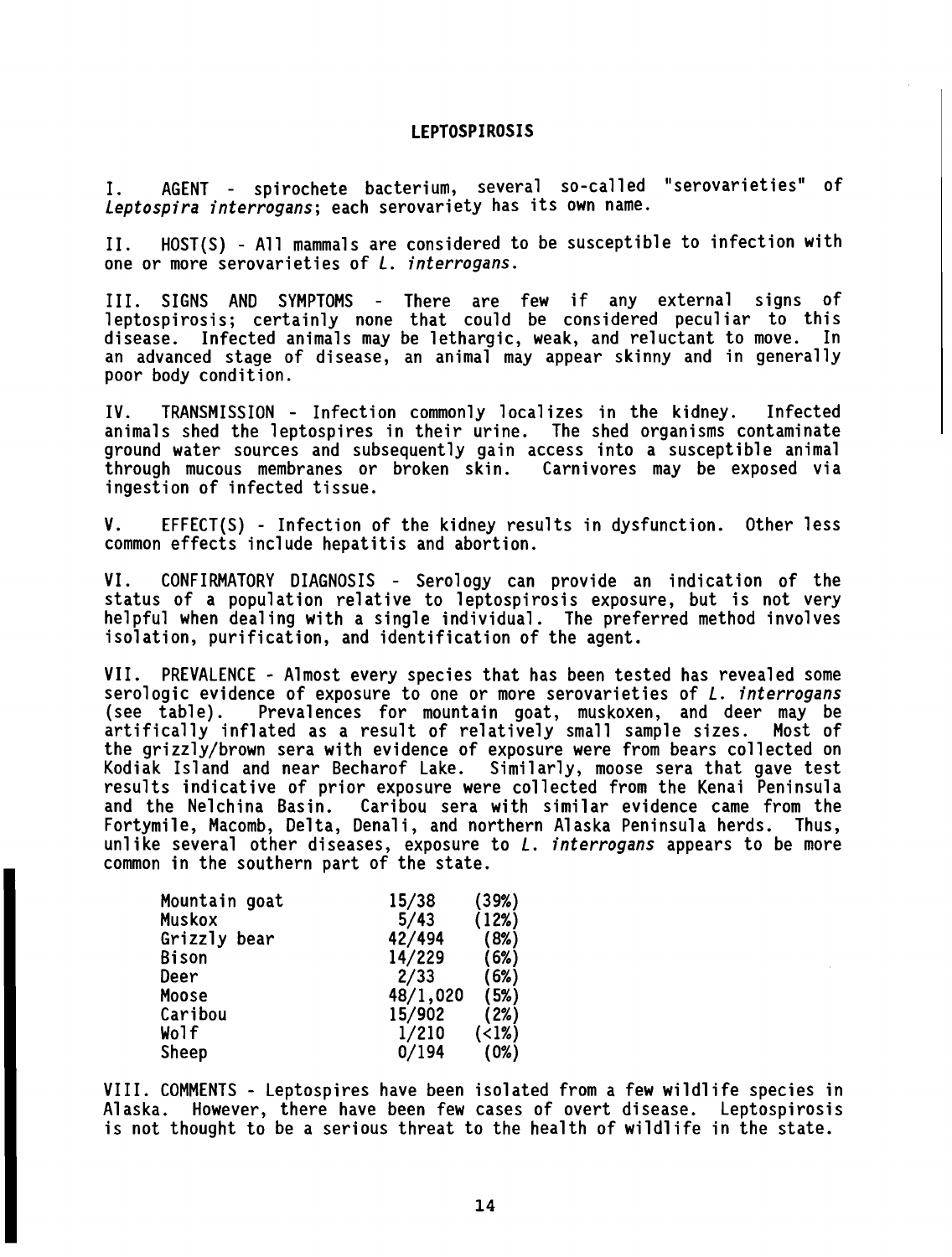# **Q FEVER**

I. AGENT - rickettsium; **Coxie77a burnetti.** In very simple terms, a rickettsium is an intermediate organism between a virus and a bacterium.

11. HOST(S) - Essentially any mammal can be considered to be susceptible to The primary domestic animal hosts are cattle and sheep. wildlife species that has received the greatest attention in Alaska is the caribou.

111. SIGNS AND SYMPTOMS - In domestic species, infection is often undetectable based upon external signs of disease. When infection of pregnant females becomes severe, abortion may result. Presumably, most infections of wildlife are asymptomatic.

IV. TRANSMISSION - The organism is shed in aborted tissues and fluids. Susceptible animals are presumably exposed by means of direct contact and/or inhalation of aerosolized droplets. Ticks and other arthropods are known to Final action of actosofized dispress. Then, and somet at omopous are known so<br>serve as vectors in other parts of the world. Predation also provides a<br>likely means of transmission.

V. EFFECT(S) - As mentioned above, detectable signs of disease are<br>uncommon. If abortion was a widespread phenomenon, obviously productivity of If abortion was a widespread phenomenon, obviously productivity of a population would be affected.

VI. CONFIRMATORY DIAGNOSIS - Serologic tests provide an indication of the exposure status of a population, but are less helpful for individuals. Isolation of the organism from blood or sputum is preferred for confirmation.

VII. PREVALENCE - The only previous serologic survey data indicated that prevalence was 10% for the Delta caribou herd during the late 1960s. More current information for a variety of species is presented in the accompanying table. The high antibody prevalence in mountain goats was a surprise. In the absence of other evidence of decreased productivity of goat populations, these serologic data are not considered to be cause for alarm. Serologic evidence of exposure for other species was not more common in any specific area of the state as compared with other areas.

| Mountain goat | 13/60  | (22%) |
|---------------|--------|-------|
| Dall sheep    | 21/345 | (6%)  |
| Wolf          | 15/258 | (6%)  |
| Caribou       | 15/501 | (3%)  |
| Muskox        | 2/69   | (3%)  |
| Grizzly bear  | 7/683  | (1%)  |
| Bison         | 1/300  | (12)  |
| Moose         | 0/186  | (0%)  |

VIII. COMMENTS - Q fever is not considered to be a major health problem for wildlife in Alaska.